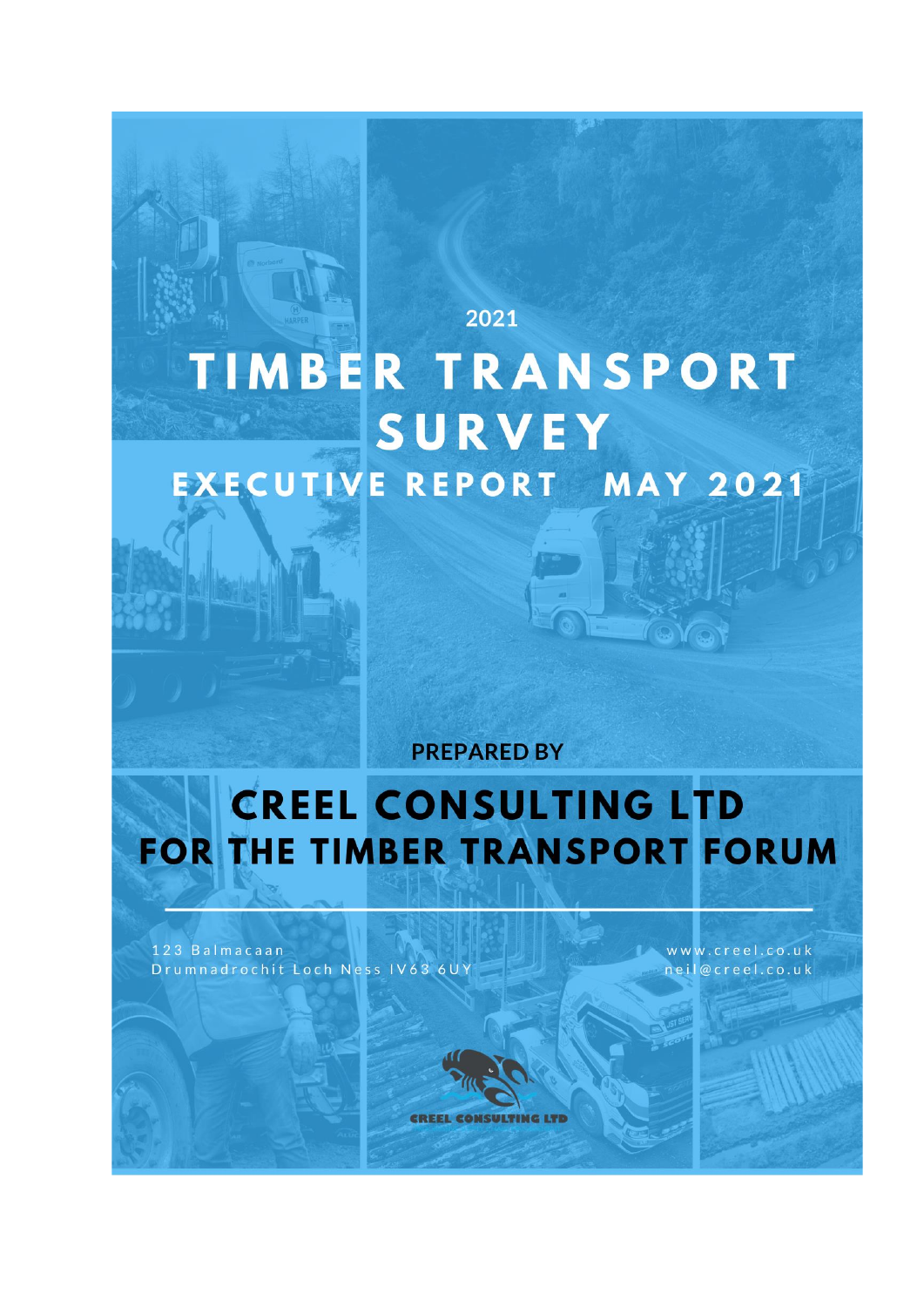### **Table of Contents**

- **1. EXECUTIVE SUMMARY**
- **2. SCOPE**
- **3. METHODOLOGY**
- **4. RESULTS**
- **5. CONCLUSIONS**

#### **Appendix**

- **1 Initial Press Release**
- **2 Full Survey Results**
- **3 Outline Infographic**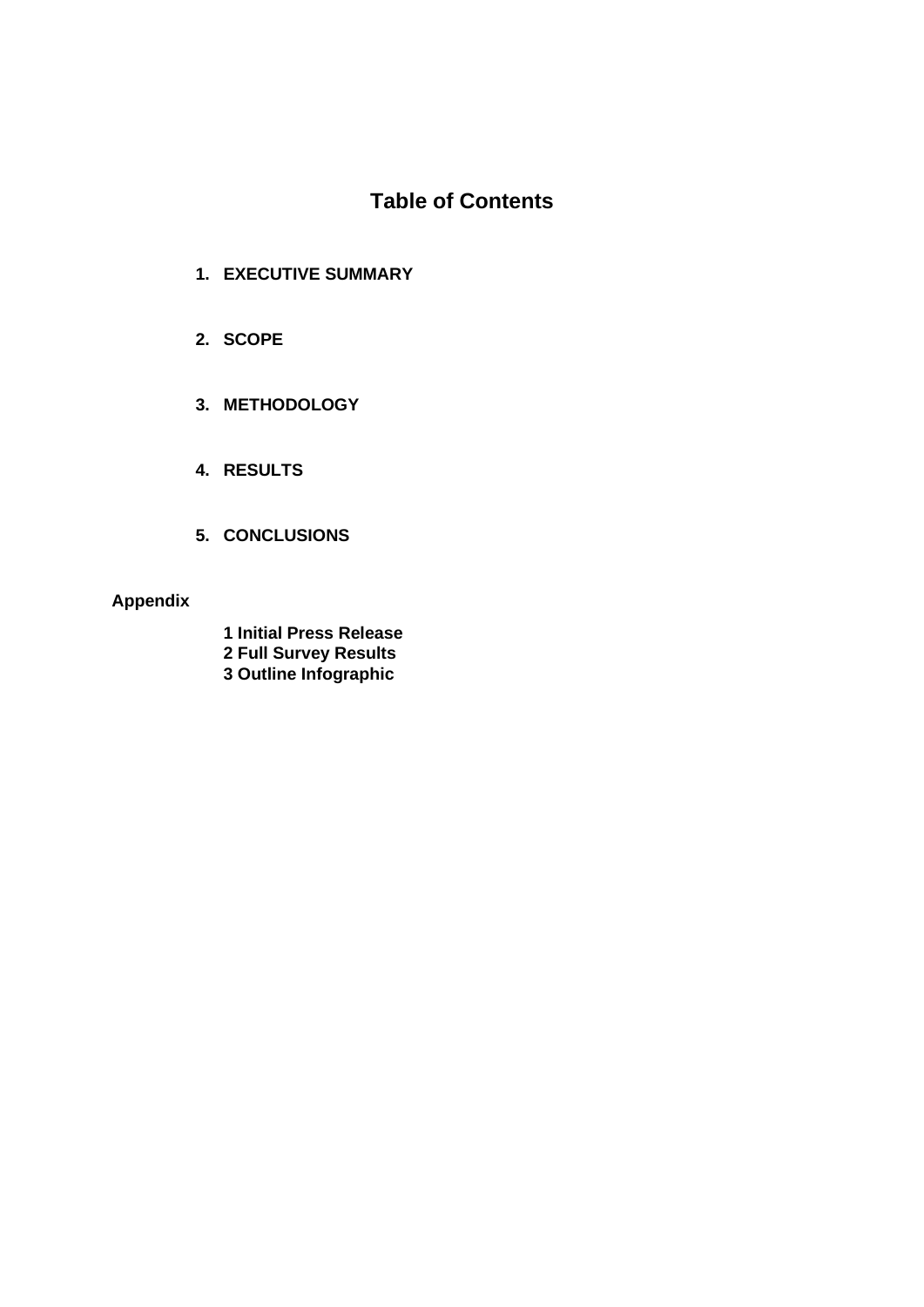#### **1. EXECUTIVE SUMMARY**

Prior to the 2021 survey there was very little data on the Forest Haulage (Roundwood) Sector.

This following statement was used as part of the initial PR surrounding the survey and set the backdrop to start the process.

Alistair Speedie, Chair of the Timber Transport Forum said:

*"We have a thriving industry which has grown to meet the demand, we must prepare for future years. Volumes of timber are set to increase as more timber becomes available, so we need to ensure, as an industry, that we are ready for this in a sustainable way - we are keen to involve as many timber hauliers as possible, so at this stage we are asking GB timber hauliers to register with us for future participation. It is easy to do and will only take a minute so please get involved."*

Businesses within the sector are sceptical of this type of survey, but the pre survey PR work identified 115 haulage companies and returned a high strike rate of 94 full returns from them. The 'overall' survey response rate was 81%. Use of a robust system to gather contacts and partnering this with appropriate online technology solutions was critical in the process to attain accurate insight. It is assumed the data attained can be used with confidence within an 80% limit.

Over and above the metrics and numbers of assets (machines and people) utilised by the sector, the survey recorded some key information on asset cycles, asset detail such as CTI and provided room for hauliers to comment on challenges faced by the sector and established facts such as 58% of the workforce are aged 45 and over!

It should be noted that the survey was based on haulage of roundwood from primary production point (the forest) to processor sites. In addition to this there are of course low loader trucks, tree and materials delivery vehicles, and fuel tankers delivering 1000's of litres per week into the forest!

Details on access to an online dashboard and full survey data can be found later in this report. It is anticipated that the survey will provide useful data allowing for both a better understanding of the sector and for sensible planning and decision making with reference to the Decarbonisation agenda.

**Neil Stoddart** 

**Creel Consulting Ltd**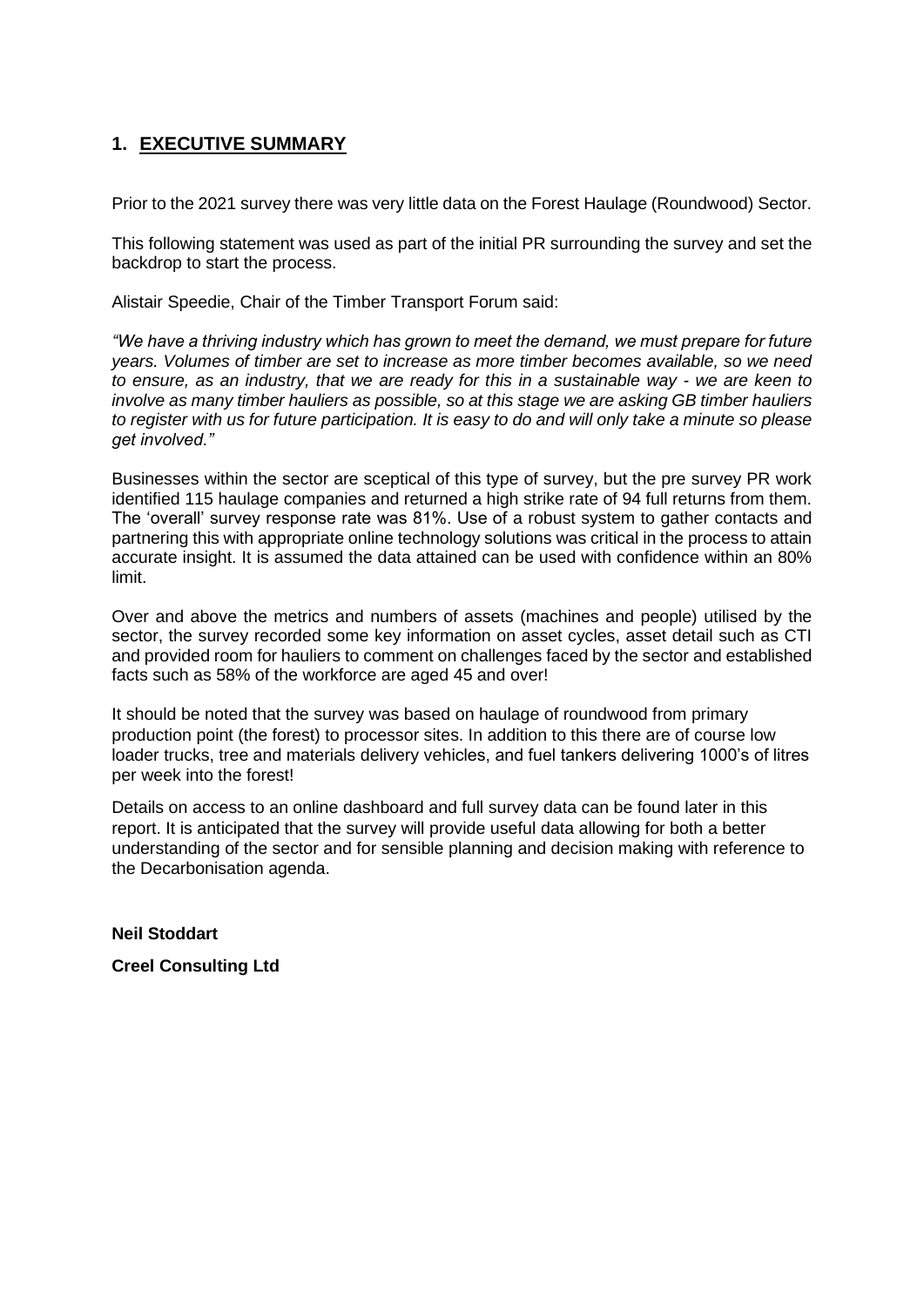#### 2. **SURVEY SCOPE**

With UK Government targets of net zero emissions by 2050, (50% by 2030 in Scotland) the Decarbonisation subgroup of the Timber Transport Forum identified the need to have more insight into numbers, and to better understand the scale, composition, and structure of the sector as a more accurate baseline.

While a more rigorous formal survey may be undertaken in the future, initially the Forum commissioned this initial baseline work to identify the scale, parameters and key attributes that would affect how the sector could be influenced and supported through a period of change.

The survey was limited to the fleet connecting forests and primary processors – as roundwood or material. Information was collated by country. (Scotland, England, Wales). It was expected that the survey would provide statistically robust figures and an overview picture of the national timber fleet that would be recognisable to those involved.

*Project Management and Report: Compiled by Creel Consulting Ltd Administrative assistance: AJB Services*

#### **3. METHODOLOGY**

3.1 A project logo was created as a focal point



3.2 Website - a project site was set up as a point of reference, and for timber haulage businesses to register for the survey – populating a database in the background with email contacts. See [www.timbertransportsurvey.com](http://www.timbertransportsurvey.com/) 

*3.3 Dec 2020 Media splash* **–** Press Release (see Appendix 1) was issued by Creel Consulting Ltd and widely shared with >

- o Confor
- o Forestry Trade Press (Forestry journal etc)
- o Forestry & Haulage related social media sites inc Linkedin, Facebook (*Timber trucks UK & Scottish timber trucks)*
- o RHA
- o Wider Haulage Press
- o Regional TTF groups and officers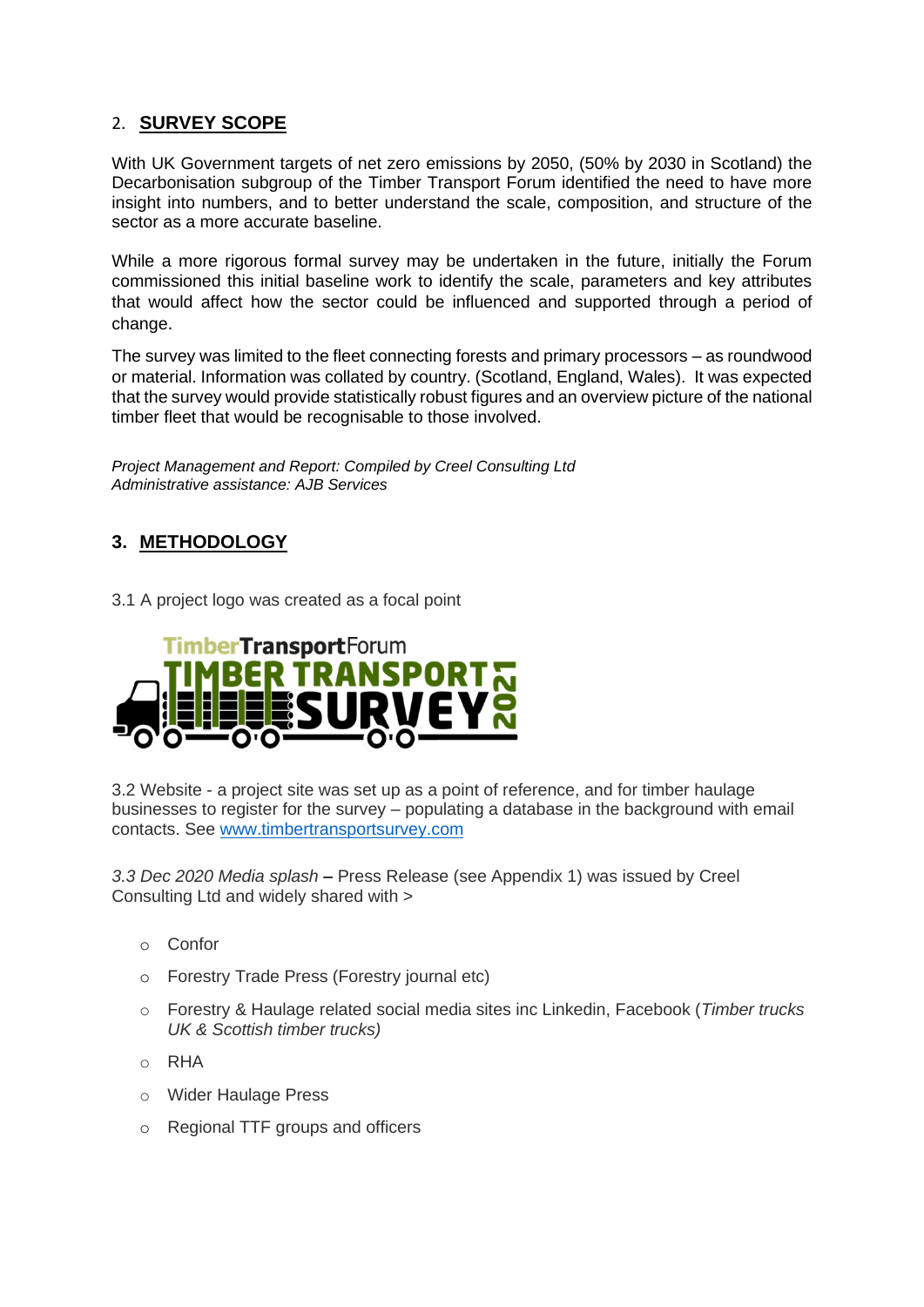Names and contact details on the database allowed for data interrogation and to ensure there were no duplicates before progressing to issue of the survey.

The number of surveys completed over the internet has grown substantially in the past few years. The trend continues to grow as internet penetration becomes more prevalent and the cost of delivering surveys online decreases. Advantages with online surveys:

- Convenience: Participants can take surveys anytime at their own pace
- Cost effective: Compared to other methodologies, online surveys are the most economical data collection approach.

3.4 Survey



A Survey Monkey package was reviewed and selected to provide the base for an online intuitive survey.

A survey to capture all data fields required was carefully designed and then field trialled with several Hauliers. Feedback 'keep it simple, stay away from financials and provide room for comment' was the message and the survey was refined to meet these objectives.

The Survey Monkey link was issued as an email to all 115 businesses who had registered in the initial database and then also sent additionally as a 'link' and via WhatsApp to those who had not registered. Initial engagement was slow.

Trade contacts (*major Harvesting Companies and FWM's*) were regularly sent the link – this was undertaken on Fridays so it could be sent out to hauliers along with weekly haulage instructions. Companies who did not submit a return were sent up to 4 chase up emails (repeatedly) along with text messages and calls.

A personal telephone campaign was instigated in early April to again chase non submitters, with final closure of the survey being 06/05/21.

Out of the 115 companies identified who were sent emails or links a total of 94 (**81%**) went on to complete the survey.

It is estimated that the TTF survey reached 90% of GB timber hauliers at the figure of 115 companies. The 'missing' 10% are expected to be owner operators or part time hauliers with smaller fleets or single trucks.

Following advice that useful 'relevant information' is the most effective form of incentivising business audiences, Creel Consulting Ltd made clear the reasons for the survey, dates, methodology, with clear, simple, and exact question wording and associated information.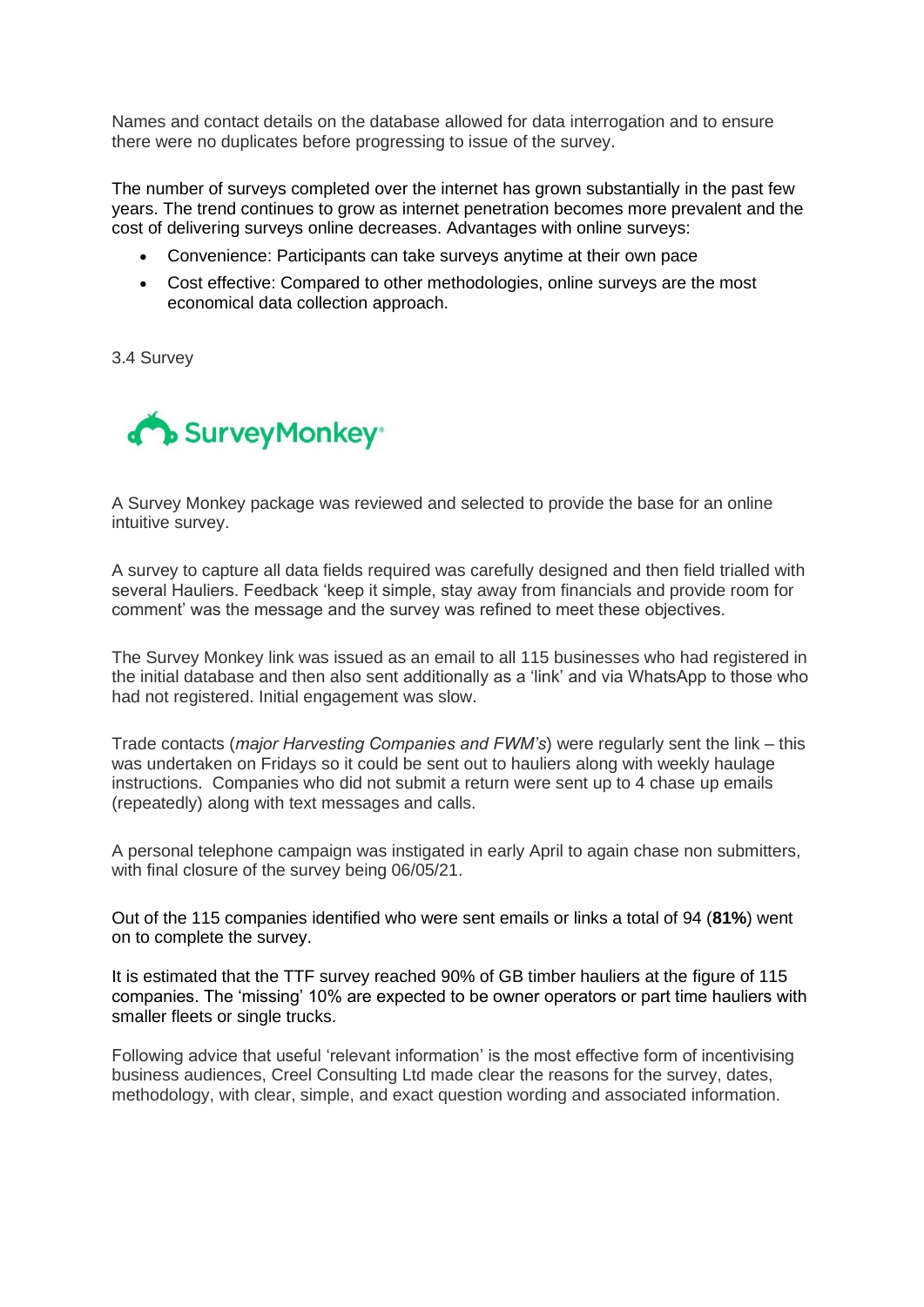

Research shows that average 'survey response' rates are as noted in Fig 1 below

Evidently some respondents viewed the survey and then decided not to complete it, this could be because:

- o They don't have the time (survey has been undertaken when the industry is seeing an unprecedented peak in activity)
- o They don't have the right device.
- o They see the first questions and decide that taking the survey isn't for them.

Cont >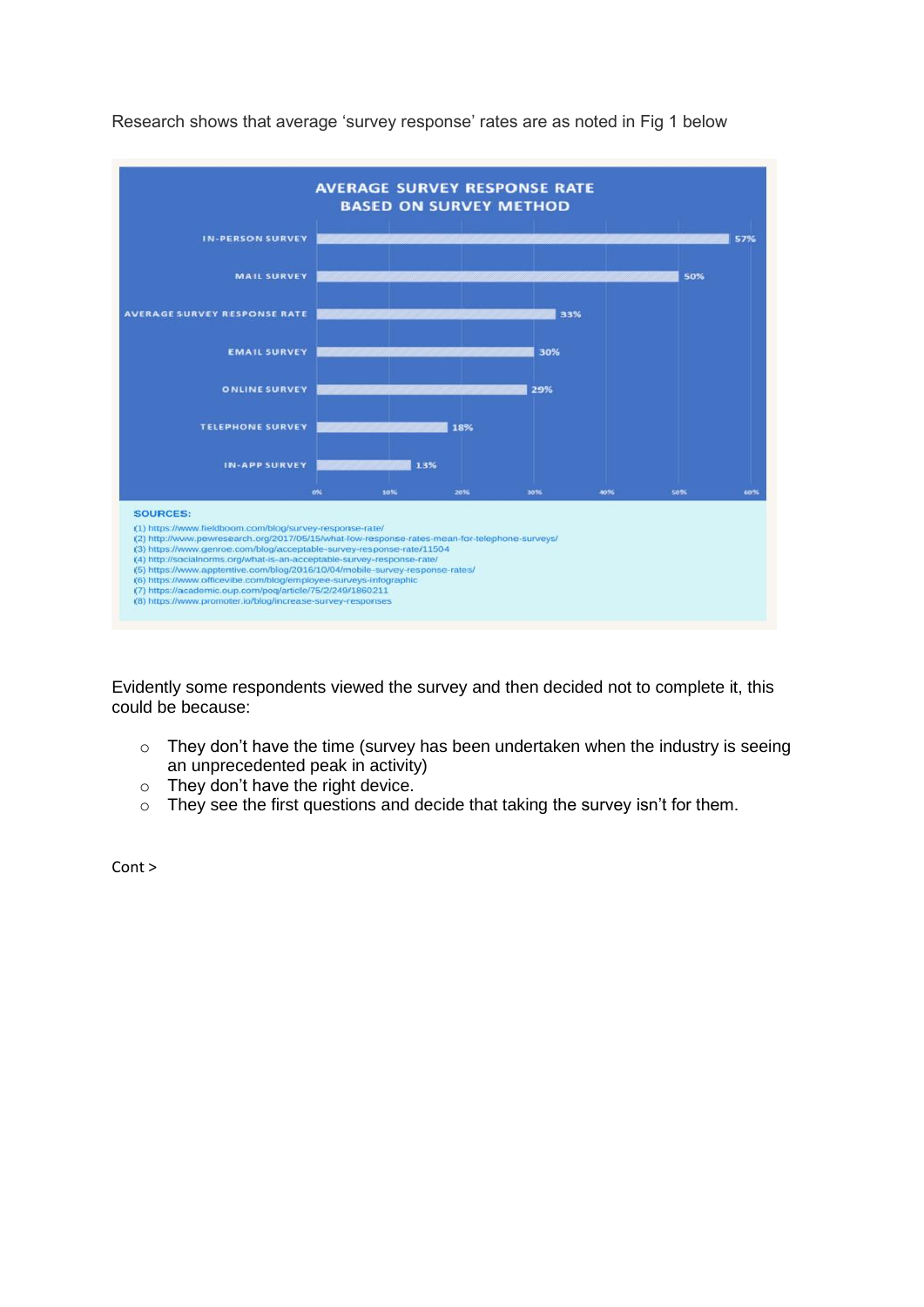#### 4. **RESULTS**

*The following key metrics can probably be taken with an 80% confidence limit.* 

#### **Headline figures**

- **The survey has returned a count of 487 'purpose built' HGV's fitted with timber cranes.** *+ 20% could mean a total of 584 trucks!*
	- o *64% were Articulated unit with a crane trailer configuration.*
	- o *36% were Rigid Wagon and drag configuration.*
- *71% of these 'purpose built 'HGV's are fitted with CTI systems*
- **360 flat trailers (over and above trailers or HGV trucks fitted with timber cranes) are also used for timber haulage. These will not have CTI fitted.**
- **Out of the 94 businesses surveyed they have a total of 1063 employees associated to Timber Haulage activity.**
- **Businesses are based 65% Scotland 23% England 11% Wales – which ties in very closely to percentages of conifer woodland in each county.**
- **85% of the businesses surveyed have not considered alternative powertrain sources for HGV's.**
- **Artic trucks are on average, on a 4.5 yr asset replacement cycle.**
- **6 + drag trucks are on a 5yr + asset replacement cycle (could average 6)**
- **Biggest challenges to business** 
	- o **Lack of new entrants / trained operators – 58 % of current drivers are in the 45 – 54 age brackets.**
	- o **Poor forest road conditions**
	- o **Increasing legislation**

Link<https://www.surveymonkey.com/stories/SM-F85S93FC/>shows all metrics that can be put on a dashboard for full survey reporting. *Password is 'Timber'*

Appendix 3 shows a full and comprehensive return of (summary) survey data.